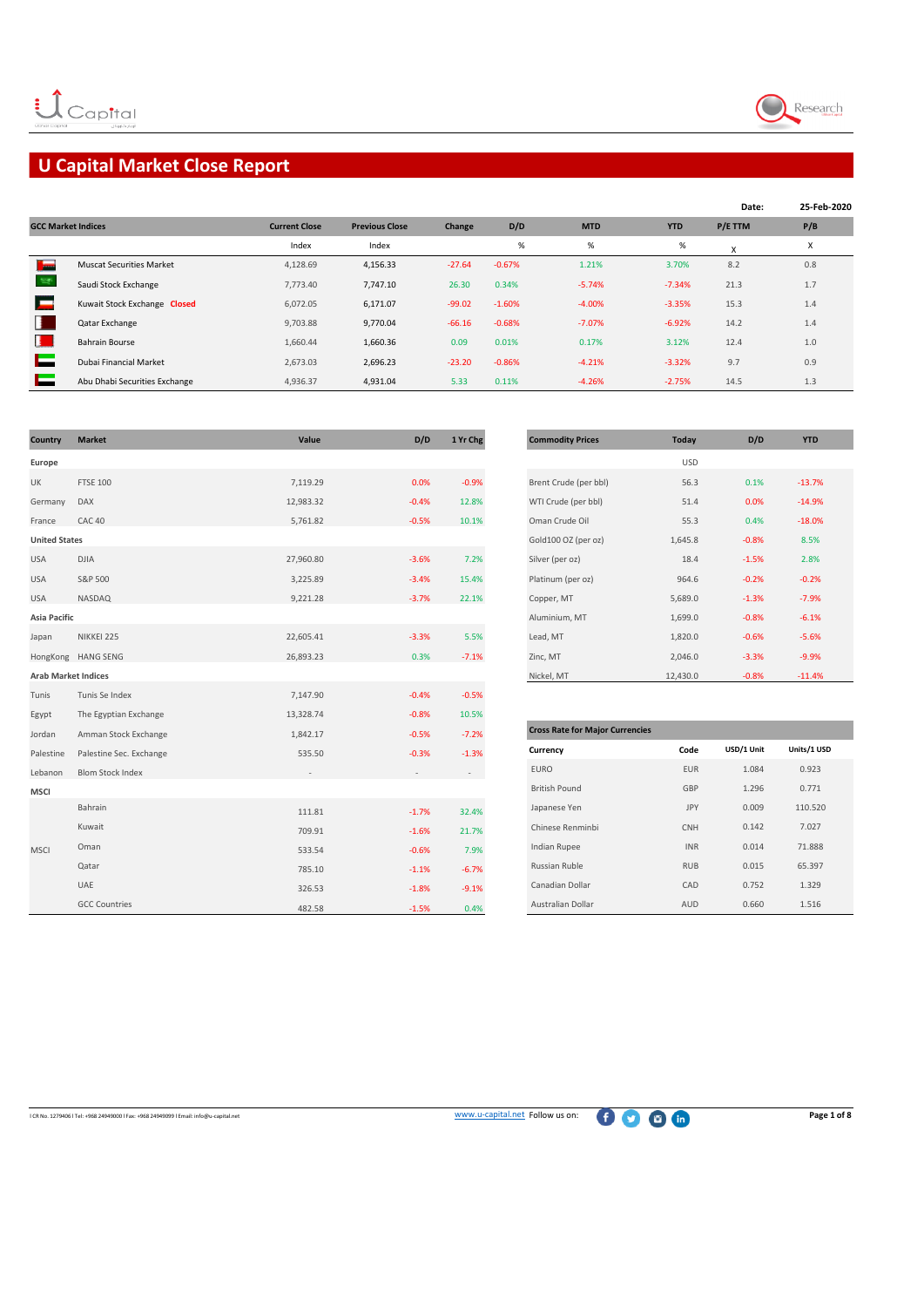

**Market Cap: OMR 19.1bn (USD 50.3bn)**

### **Muscat Securities Market**

|                               | <b>Current</b> | <b>Previous</b> | <b>DTD</b> | <b>MTD</b> | <b>YTD</b> |    | No. of Cos               |
|-------------------------------|----------------|-----------------|------------|------------|------------|----|--------------------------|
| <b>MSM30</b>                  | 4,128.69       | 4,156.33        | $-0.67%$   | 1.21%      | 3.70%      | Up | Down                     |
| <b>MSM Total Return Index</b> | 4,403.42       | 4,432.89        | $-0.66%$   | 1.21%      | 3.76%      |    |                          |
| Volume ('000)                 | 17,074.55      | 13,854.52       | 23.24%     |            |            |    | 22                       |
| Value (OMR'000)               | 2,497.38       | 3,738.47        | $-33.20%$  |            |            |    |                          |
| Sub-Indices                   |                |                 |            |            |            |    |                          |
| <b>Financial Sector</b>       | 6,518.46       | 6,542.36        | $-0.37%$   | 0.01%      | 2.66%      |    | Unchanged                |
| <b>Industry Sector</b>        | 4,423.44       | 4,472.84        | $-1.10%$   | 0.22%      | 5.16%      |    | 15                       |
| Services Sector               | 1,933.76       | 1,955.51        | $-1.11%$   | $-0.13%$   | 1.96%      |    | <b>Contract Contract</b> |
| MSM Shariah Index             | 550.50         | 554.25          | $-0.68%$   | $-1.09%$   | 2.69%      |    |                          |

#### **MSM 30 Index (RHS) vs. Turnover (LHS)**



| <b>Top Equity Gainers</b> | Price                    | Chg   | <b>Top Co. - Value</b> | Price      | Value    | Cash In | <b>Nationality Trading - Buy</b> |         |     |
|---------------------------|--------------------------|-------|------------------------|------------|----------|---------|----------------------------------|---------|-----|
| Companies                 | <b>OMR</b>               | %     | Companies              | <b>OMR</b> | OMR' 000 |         | Value (OMR 000)                  |         |     |
| AL MADINA TAKAFUL CO SAOC | 0.081                    | 2.53% | <b>BANKMUSCAT SAOG</b> | 0.450      | 626.9    | 52.9    | <b>OMANIS</b>                    | 2,050.1 | 82% |
| <b>BANK NIZWA</b>         | 0.100                    | 1.01% | AL ANWAR HOLDINGS SAOG | 0.081      | 310.0    | 93.8    | GCC                              | 304.9   | 12% |
| NATIONAL GAS CO           | 0.236                    | 0.43% | <b>BANK NIZWA</b>      | 0.100      | 263.0    | 98.5    | ARABS                            | 49.1    | 2%  |
|                           | $\overline{\phantom{a}}$ |       | <b>OOREDOO</b>         | 0.510      | 224.4    | 85.1    | <b>OTHERS</b>                    | 93.3    | 4%  |
| $\sim$                    | $\,$ $\,$                |       | AL IZZ ISLAMIC BANK    | 0.058      | 153.2    | 44.1    |                                  |         |     |

| <b>Top Equity Losers</b>     | <b>Price</b> | <b>Chg</b> | <b>Top Co. - Volume</b>   | Price      | Volume  | <b>Nationality Trading - Sell</b> |         |     |
|------------------------------|--------------|------------|---------------------------|------------|---------|-----------------------------------|---------|-----|
| Companies                    | OMR          |            | Companies                 | <b>OMR</b> | '000'   | Value (OMR 000)                   |         |     |
| OMAN CHLORINE                | 0.322        | $-5.29%$   | AL ANWAR HOLDINGS SAOG    | 0.081      | 3.827.1 | <b>OMANIS</b>                     | 2,229.4 | 89% |
| AL JAZEERA SERVICES          | 0.183        | $-3.68%$   | AL IZZ ISLAMIC BANK       | 0.058      | 2.642.2 | GCC                               | 185.6   | 7%  |
| SEMBCORP SALALAH POWER & WAT | 0.135        | $-3.57%$   | <b>BANK NIZWA</b>         | 0.100      | 2.636.0 | <b>ARABS</b>                      | 4.8     | 0%  |
| AL MAHA CERAMICS CO SAOC     | 0.187        | $-3.11%$   | AL MADINA TAKAFUL CO SAOC | 0.081      | 1.455.1 | <b>OTHERS</b>                     | 77.5    | 3%  |
| GALFAR ENGINEERING&CONTRACT  | 0.064        | $-3.03%$   | <b>BANKMUSCAT SAOG</b>    | 0.450      | 1,393.9 |                                   |         |     |



Source: MSM, Bloomberg, Mubasher

l CR No. 1279406 l Tel: +968 24949000 l Fax: +968 24949099 l Email: info@u-capital.net www.u-capital.net Follow us on: **Page 2 of 8**

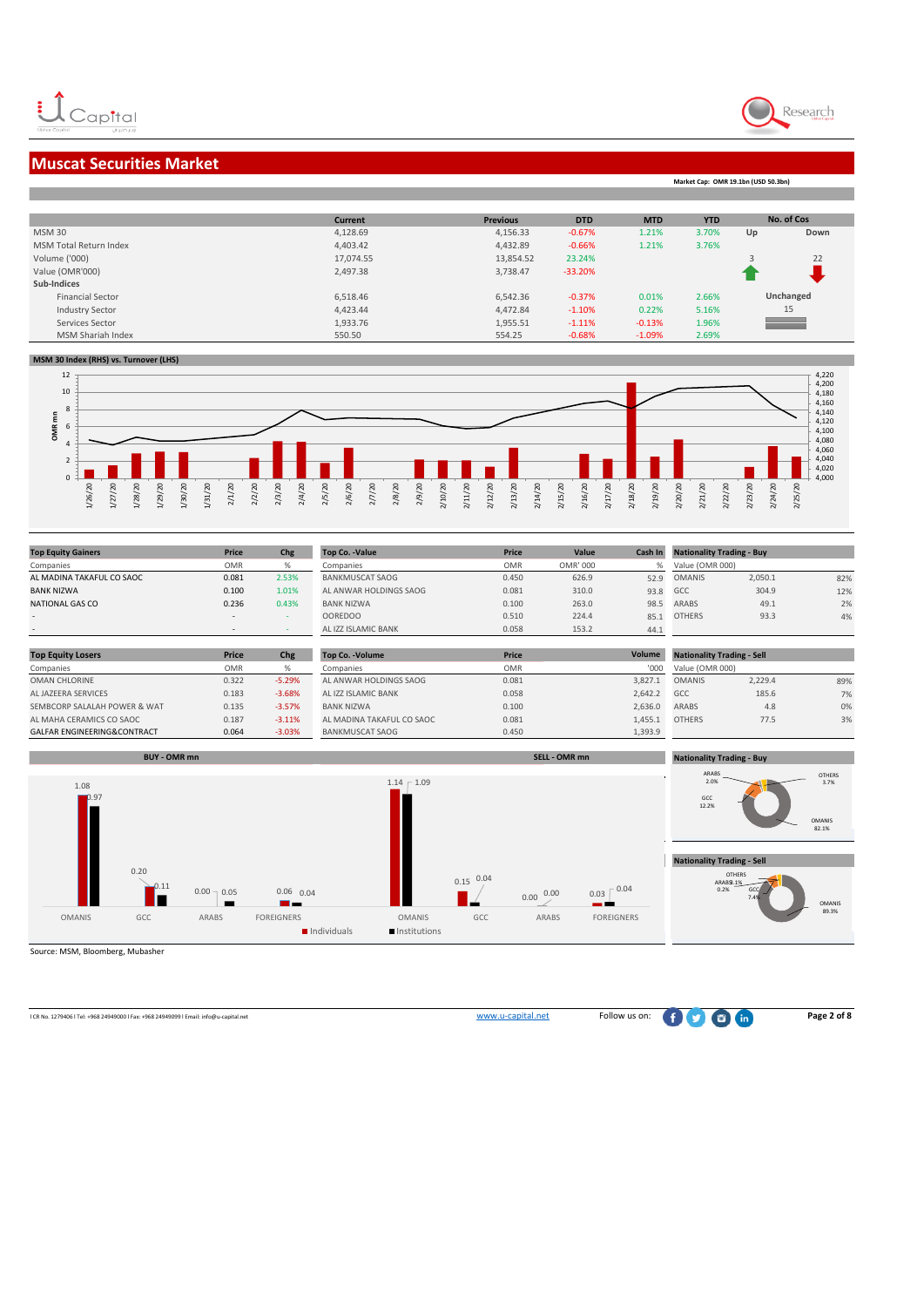### **Saudi Stock Exchange - Tadawul**



|                                          | <b>Current</b> | <b>Previous</b> | <b>DTD</b> | <b>MTD</b> | <b>YTD</b> |
|------------------------------------------|----------------|-----------------|------------|------------|------------|
| Tadawul Index                            | 7,773.40       | 7,747.10        | 0.34%      | $-5.74%$   | $-7.34%$   |
| Volume ('000)                            | 138,507.30     | 181,571.00      | $-23.72%$  |            |            |
| Value (SAR'000)                          | 3,552,750      | 4,477,657       | $-20.66%$  |            |            |
| <b>Selected Sub-Indices</b>              |                |                 |            |            |            |
| Tadawul Food & Beverages                 | 4,232.61       | 4,264.24        | $-0.74%$   | $-3.77%$   | $-2.78%$   |
| Tadawul Commercial & Prof Serv.          | 4,441.97       | 4,493.05        | $-1.14%$   | $-4.10%$   | $-6.91%$   |
| <b>Tadawul Materials</b>                 | 4,671.20       | 4,669.98        | 0.03%      | $-7.43%$   | $-9.59%$   |
| <b>Tadawul Transportation</b>            | 4,506.43       | 4,540.48        | $-0.75%$   | $-4.05%$   | 2.53%      |
| <b>Tadawul Energy</b>                    | 5,072.80       | 5,054.58        | 0.36%      | $-3.29%$   | $-6.80%$   |
| <b>Tadawul Utilities</b>                 | 3,728.40       | 3,648.32        | 2.19%      | $-13.96%$  | $-15.26%$  |
| Tadawul Cons Dura & App                  | 3,462.33       | 3,527.79        | $-1.86%$   | $-7.33%$   | $-1.26%$   |
| <b>Tadawul Consumer Svc</b>              | 4,114.37       | 4,137.43        | $-0.56%$   | $-2.45%$   | 3.93%      |
| <b>Tadawul Media</b>                     | 8,828.12       | 8,859.12        | $-0.35%$   | $-4.77%$   | $-6.10%$   |
| <b>Tadawul Banks</b>                     | 7,438.76       | 7,393.37        | 0.61%      | $-6.57%$   | $-8.25%$   |
| <b>Tadawul Diversified Fin</b>           | 3,409.55       | 3,419.96        | $-0.30%$   | $-1.93%$   | 3.24%      |
| Tadawul Insurance                        | 4,432.33       | 4,486.55        | $-1.21%$   | $-5.67%$   | $-1.80%$   |
| Tadawul RE Mgmt & Dev                    | 3,119.86       | 3,044.76        | 2.47%      | 0.99%      | $-0.40%$   |
| <b>Tadawul Telecom</b>                   | 5,512.46       | 5,536.10        | $-0.43%$   | $-9.00%$   | $-14.84%$  |
| <b>Tadawul Retailing</b>                 | 7,607.12       | 7,649.08        | $-0.55%$   | $-2.82%$   | $-1.17%$   |
| Tadawul Food & Staples Retailing         | 6,955.46       | 6,994.20        | $-0.55%$   | $-3.80%$   | 5.13%      |
| Tadawul Health Care Equipment & Services | 3,818.98       | 3,842.49        | $-0.61%$   | 2.66%      | 2.39%      |
| Tadawul Pharma, Biotech & Life Science   | 3,680.75       | 3,693.94        | $-0.36%$   | $-2.11%$   | 2.39%      |
| <b>Tadawul REITs</b>                     | 4,202.60       | 4,212.25        | $-0.23%$   | $-3.99%$   | 0.12%      |
| <b>Tadawul Capital Goods</b>             | 4,337.31       | 4,350.98        | $-0.31%$   | $-5.37%$   | 0.11%      |

#### **Tadawul Index (RHS) vs. Turnover (LHS)**



| <b>Top Equity Gainers</b>                                                              | Price  | Chg      | <b>Top Co. - Value</b>       | Price             | Value           | <b>Market Capitalization</b> |             |
|----------------------------------------------------------------------------------------|--------|----------|------------------------------|-------------------|-----------------|------------------------------|-------------|
| Companies                                                                              | SAR    | %        | Companies                    | SAR               | <b>SAR' 000</b> | (In Billion)                 |             |
| JABAL OMAR DEVELOPMENT CO                                                              | 29.85  | 6.99%    | AL RAJHI BANK                | 63.10             | 358,759.9       | <b>USD</b>                   | SAR         |
| NORTHERN REGION CEMENT CO                                                              | 12.30  | 3.36%    | <b>ALINMA BANK</b>           | 23.66             | 307,243.4       | 2286                         | 8,465       |
| FILING & PACKING MATERIALS M                                                           | 33.55  | 2.91%    | SAUDI ARABIAN OIL CO         | 33.55             | 277,407.6       |                              |             |
| SASCO                                                                                  | 28.85  | 2.67%    | JABAL OMAR DEVELOPMENT CO    | 29.85             | 181,245.3       |                              |             |
| SAUDI ELECTRICITY CO                                                                   | 16.80  | 2.44%    | SAUDI BASIC INDUSTRIES CORP  | 81.30             | 156,623.6       |                              |             |
|                                                                                        |        |          |                              |                   |                 |                              |             |
| <b>Top Equity Losers</b>                                                               | Price  | Chg      | Top Co. - Volume             | Price             | volume          |                              |             |
| Companies                                                                              | SAR    | %        | Companies                    | SAR               | 000             |                              |             |
| <b>ALSORAYAI GROUP</b>                                                                 | 16.40  | $-4.43%$ | <b>ALINMA BANK</b>           | 23.66             | 13,005.7        |                              |             |
| ALLIED COOPERATIVE INSURANCE                                                           | 20.12  | $-3.27%$ | SAUDI ARABIAN OIL CO         | 33.55             | 8,338.3         |                              |             |
| AL BABTAIN POWER & TELECOMMU                                                           | 26.85  | $-3.07%$ | DAR AL ARKAN REAL ESTATE DEV | 9.26              | 7,752.2         |                              |             |
| ARABIAN SHIELD COOPERATIVE                                                             | 15.22  | $-3.06%$ | JABAL OMAR DEVELOPMENT CO    | 29.85             | 6,265.1         |                              |             |
| SAUDIA DAIRY & FOODSTUFF CO                                                            | 135.20 | $-2.87%$ | AL RAJHI BANK                | 63.10             | 5,681.4         |                              |             |
| Source: Bloomberg                                                                      |        |          |                              |                   |                 |                              |             |
|                                                                                        |        |          |                              |                   |                 |                              |             |
| I CR No. 1279406   Tel: +968 24949000   Fax: +968 24949099   Email: info@u-capital.net |        |          |                              | www.u-capital.net | Follow us on:   |                              | Page 3 of 8 |

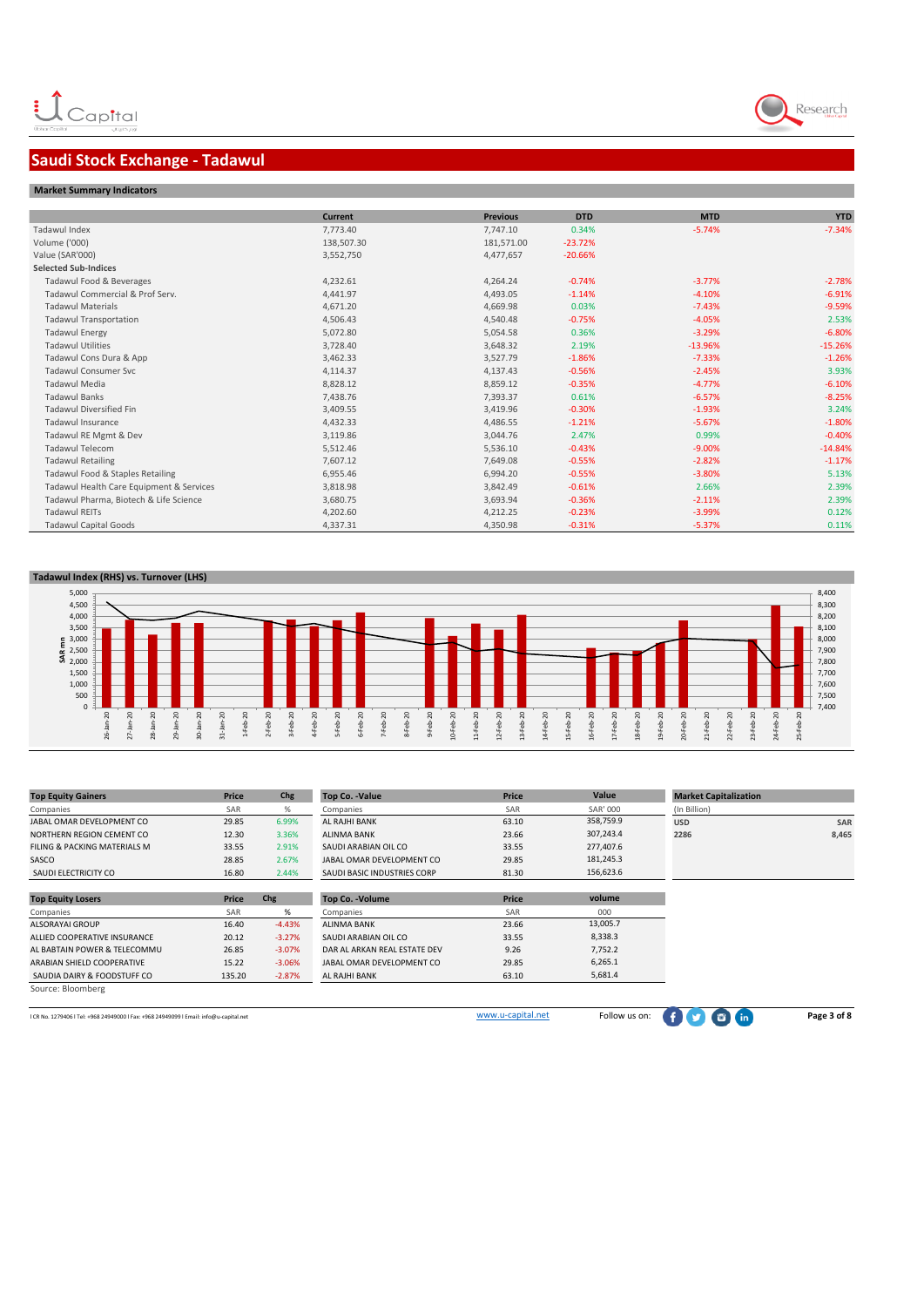

## **Dubai Financial Market**

| <b>Market Summary Indicators</b> |                |                 |            |            |            |  |  |  |  |
|----------------------------------|----------------|-----------------|------------|------------|------------|--|--|--|--|
|                                  | <b>Current</b> | <b>Previous</b> | <b>DTD</b> | <b>MTD</b> | <b>YTD</b> |  |  |  |  |
| Dubai Financial Market Index     | 2,673.03       | 2,696.23        | $-0.86%$   | $-4.2%$    | $-3.3%$    |  |  |  |  |
| Volume ('000)                    | 186,550        | 154,171         | 21.0%      |            |            |  |  |  |  |
| Value (AED'000)                  | 306,128        | 274,291         | 11.6%      |            |            |  |  |  |  |
| Sub-Indices                      |                |                 |            |            |            |  |  |  |  |
| Real Estate & Construction       | 3,312.20       | 3,392.98        | $-2.4%$    | $-8.6%$    | $-10.5%$   |  |  |  |  |
| Banking                          | 2,783.45       | 2,778.86        | 0.2%       | $-3.0%$    | 0.6%       |  |  |  |  |
| Investment and Financial         | 2,187.32       | 2,196.35        | $-0.4%$    | $-2.0%$    | $-2.3%$    |  |  |  |  |
| Insurance                        | 1,700.93       | 1,716.52        | $-0.9%$    | 3.4%       | $-1.1%$    |  |  |  |  |
| <b>Consumer Staples</b>          | 114.44         | 114.44          | 0.0%       | $-3.7%$    | 2.3%       |  |  |  |  |
| Services                         | 541.38         | 547.84          | $-1.2%$    | 2.7%       | 1.3%       |  |  |  |  |
| Industiral                       | 98.41          | 98.41           | 0.0%       | 0.0%       | 0.0%       |  |  |  |  |
| Telecommunication                | 1,051.58       | 1,051.58        | 0.0%       | 8.0%       | 12.9%      |  |  |  |  |
| Transportation                   | 731.16         | 745.56          | $-1.9%$    | $-5.1%$    | $-8.5%$    |  |  |  |  |



| <b>Top Equity Gainers</b>       | Price | Chg   | <b>Top Co. -Value</b>        | Price |
|---------------------------------|-------|-------|------------------------------|-------|
| Companies                       | AED   | %     | Companies                    | AFD   |
| <b>SHUAA CAPITAL</b>            | 0.81  | 3.45% | <b>EMAAR PROPERTIES PJSC</b> | 3.66  |
| <b>COMMERCIAL BANK OF DUBAI</b> | 4.05  | 2.27% | <b>EMIRATES NBD PJSC</b>     | 13.0  |
| <b>EMIRATES NBD PJSC</b>        | 13.05 | 1.16% | <b>DUBAI ISLAMIC BANK</b>    | 5.60  |
| <b>GFH FINANCIAL GROUP BSC</b>  | 0.88  | 0.92% | AIR ARABIA PISC              | 1.43  |
| ٠                               |       |       | <b>EMAAR MALLS PJSC</b>      | 1.65  |

| <b>Top Equity Losers</b>       | Price | Chg      | <b>Top Co. - Volume</b>      | Price |
|--------------------------------|-------|----------|------------------------------|-------|
| Companies                      | AED   | %        | Companies                    | AED   |
| DUBAI REFRESHMENTS COMPANY     | 10.75 | $-4.44%$ | UNION PROPERTIES PJSC        | 0.21  |
| <b>EKTTITAB HOLDING CO SAK</b> | 0.16  | $-4.09%$ | DEYAAR DEVELOPMENT PJSC      | 0.32  |
| <b>AMLAK FINANCE</b>           | 0.42  | $-3.89%$ | <b>EMAAR PROPERTIES PJSC</b> | 3.66  |
| AAN DIGITAL SERVICES CO        | 0.16  | $-3.53%$ | AIR ARABIA PJSC              | 1.43  |
| <b>AIR ARABIA PJSC</b>         | 1.43  | $-3.38%$ | <b>EMAAR MALLS PJSC</b>      | 1.65  |
| Source: Bloomberg              |       |          |                              |       |

| <b>Top Equity Gainers</b>      | Price                    | Chg   | Top Co. -Value               | Price | Value    | <b>Market Cap -DFMGI</b> |     |
|--------------------------------|--------------------------|-------|------------------------------|-------|----------|--------------------------|-----|
| Companies                      | AED                      |       | Companies                    | AED   | AED' 000 | (In Billion)             |     |
| SHUAA CAPITAL                  | 0.81                     | 3.45% | <b>EMAAR PROPERTIES PJSC</b> | 3.66  | 85,210.9 | <b>USD</b>               | AED |
| COMMERCIAL BANK OF DUBAI       | 4.05                     | 2.27% | <b>EMIRATES NBD PJSC</b>     | 13.05 | 65,095.9 | 78                       | 290 |
| <b>EMIRATES NBD PJSC</b>       | 13.05                    | 1.16% | <b>DUBAI ISLAMIC BANK</b>    | 5.60  | 46.578.1 |                          |     |
| <b>GFH FINANCIAL GROUP BSC</b> | 0.88                     | 0.92% | AIR ARABIA PJSC              | 1.43  | 26,784.7 |                          |     |
| ۰                              | $\overline{\phantom{a}}$ |       | <b>EMAAR MALLS PJSC</b>      | 1.65  | 21,726.5 |                          |     |

| Top Co. - Volume              | Price | Volume   |
|-------------------------------|-------|----------|
| Companies                     | AFD   | 000      |
| UNION PROPERTIES PJSC         | 0.21  | 34,247.3 |
| DEYAAR DEVELOPMENT PJSC       | 0.32  | 27.057.7 |
| <b>EMAAR PROPERTIES PISC.</b> | 3.66  | 23.171.0 |
| AIR ARABIA PJSC               | 1.43  | 18.570.3 |
| <b>EMAAR MALLS PJSC</b>       | 1.65  | 13,185.2 |

| <b>Market Cap -DFMGI</b> |            |
|--------------------------|------------|
| (In Billion)             |            |
| <b>USD</b>               | <b>AED</b> |
| 78                       | 290        |
|                          |            |
|                          |            |

l CR No. 1279406 l Tel: +968 24949000 l Fax: +968 24949099 l Email: info@u-capital.net www.u-capital.net Follow us on: **Page 4 of 8**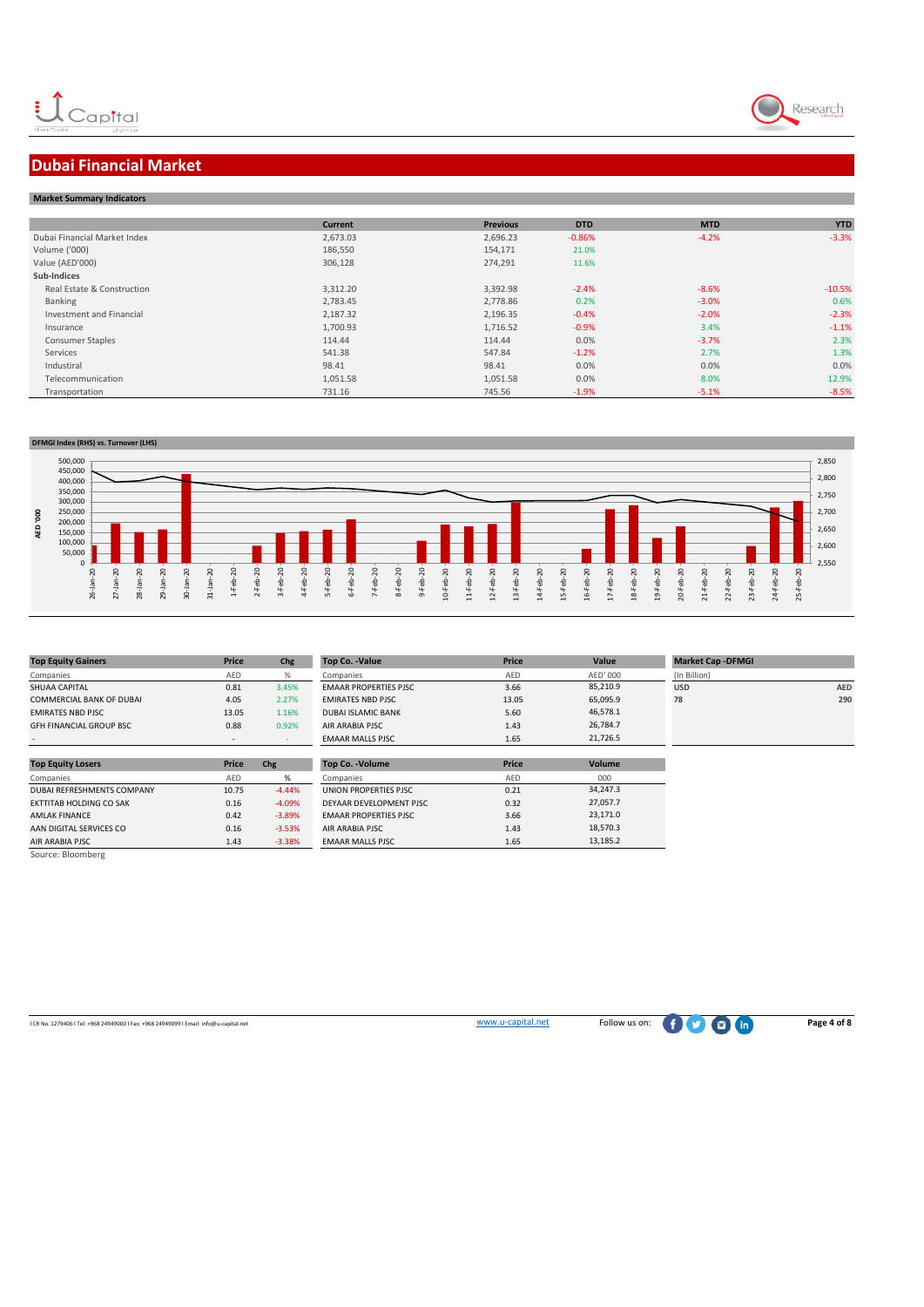

### **Abu Dhabi Securities Market**

|  | <b>Market Summary Indicators</b> |
|--|----------------------------------|

|                                   | <b>Current</b> | <b>Previous</b> | <b>DTD</b> | <b>MTD</b> | <b>YTD</b> |
|-----------------------------------|----------------|-----------------|------------|------------|------------|
| Abu Dhabi Securities Market Index | 4,936.37       | 4.931.04        | 0.11%      | $-4.26%$   | $-2.75%$   |
| Volume ('000)                     | 68,169.66      | 65,104.06       | 4.71%      |            |            |
| Value (AED'000)                   | 201,331.20     | 192,024.10      | 4.85%      |            |            |
| Sub-Indices                       |                |                 |            |            |            |
| Banking                           | 9,508.68       | 9,447.69        | 0.65%      | $-6.18%$   | $-5.13%$   |
| Telecommunication                 | 3.949.22       | 3.993.82        | $-1.12%$   | $-2.09%$   | $-2.57%$   |
| <b>Consumer Services</b>          | 6,700.27       | 7,034.73        | $-4.75%$   | $-2.08%$   | 66.03%     |
| Insurance                         | 1,963.19       | 1,926.83        | 1.89%      | 7.20%      | 4.55%      |
| Industrials                       | 1,348.79       | 1,351.16        | $-0.18%$   | 2.40%      | 5.26%      |
| Invst and Financial Services      | 1.234.57       | 1.239.15        | $-0.37%$   | $-2.97%$   | $-9.29%$   |
| Energy                            | 1,628.47       | 1,644.76        | $-0.99%$   | 1.58%      | $-0.62%$   |
| Services                          | 2,657.11       | 2,657.11        | 0.00%      | $-2.77%$   | 0.85%      |
| Real Estate                       | 3,365.18       | 3,367.15        | $-0.06%$   | $-2.02%$   | 1.37%      |





| <b>Top Equity Gainers</b>           | Price | Chg    | <b>Top Co. -Value</b>            | Price | Value    | <b>Market C</b> |
|-------------------------------------|-------|--------|----------------------------------|-------|----------|-----------------|
| Companies                           | AED   | %      | Companies                        | AED   | AED' 000 | (In Billion)    |
| AL AIN AHLIA INS. CO.               | 37.00 | 12.12% | WAHAT AL ZAWEYA HOLDING          | 2.65  | 58.300.0 | <b>USD</b>      |
| <b>EMIRATES INSURANCE CO. (PSC)</b> | 8.00  | 5.26%  | FIRST ABU DHABI BANK PISC.       | 14.22 | 31.136.0 | 140             |
| RAS AL KHAIMAH CERAMICS             | 1.88  | 1.62%  | ALDAR PROPERTIES PISC            | 2.19  | 30,112.4 |                 |
| MANAZEL REAL ESTATE PJSC            | 0.41  | L.24%  | <b>EMIRATES TELECOM GROUP CO</b> | 15.94 | 24,477.0 |                 |
| NATIONAL BANK OF RAS AL-KHAI        | 4.80  | L.05%  | ABU DHABI COMMERCIAL BANK        | 7.58  | 18,911.5 |                 |

| <b>EMIRATES INSURANCE CO. (PSC)</b> | 8.00  | 5.26%    | FIRST ABU DHABI BANK PJSC | 14.22        | 31,136.0      | 140 | 519 |
|-------------------------------------|-------|----------|---------------------------|--------------|---------------|-----|-----|
| RAS AL KHAIMAH CERAMICS             | 1.88  | 1.62%    | ALDAR PROPERTIES PJSC     | 2.19         | 30.112.4      |     |     |
| MANAZEL REAL ESTATE PJSC            | 0.41  | 1.24%    | EMIRATES TELECOM GROUP CO | 15.94        | 24,477.0      |     |     |
| NATIONAL BANK OF RAS AL-KHAI        | 4.80  | 1.05%    | ABU DHABI COMMERCIAL BANK | 7.58         | 18,911.5      |     |     |
|                                     |       |          |                           |              |               |     |     |
| <b>Top Equity Losers</b>            | Price | Chg      | <b>Top Co. - Volume</b>   | <b>Price</b> | <b>Volume</b> |     |     |
|                                     |       |          |                           |              |               |     |     |
| Companies                           | AED   | %        | Companies                 | AED          | 000           |     |     |
| <b>FINANCE HOUSE</b>                | 1.45  | $-9.94%$ | WAHAT AL ZAWEYA HOLDING   | 2.65         | 22,000.0      |     |     |

| <b>Market Cap - ADSMI</b> |            |
|---------------------------|------------|
| (In Billion)              |            |
| <b>USD</b>                | <b>AED</b> |
| 140                       | 519        |
|                           |            |
|                           |            |
|                           |            |

| ABU DHABI NATIONAL ENERGY CO | 0.68 | $-4.90%$ | <b>RAK PROPERTIES</b> | 0.44 |
|------------------------------|------|----------|-----------------------|------|
| WAHA CAPITAL PJSC            | 0.85 | $-2.86%$ | DANA GAS              | 0.89 |
| Source: Bloomberg            |      |          |                       |      |
|                              |      |          |                       |      |
|                              |      |          |                       |      |

AGTHIA GROUP PJSC 3.00 -5.96%

| Top Co. - Volume               | <b>Price</b> | Volume   |
|--------------------------------|--------------|----------|
| Companies                      | <b>AFD</b>   | 000      |
| WAHAT AL ZAWEYA HOLDING        | 2.65         | 22,000.0 |
| ALDAR PROPERTIES PJSC          | 2.19         | 13.774.5 |
| <b>ESHRAQ INVESTMENTS PJSC</b> | 0.31         | 5,463.9  |
| <b>RAK PROPERTIES</b>          | 0.44         | 4.069.9  |
| DANA GAS                       | 0.89         | 3.491.6  |
|                                |              |          |

l CR No. 1279406 l Tel: +968 24949000 l Fax: +968 24949099 l Email: info@u-capital.net www.u-capital.net Follow us on: **Page 5 of 8**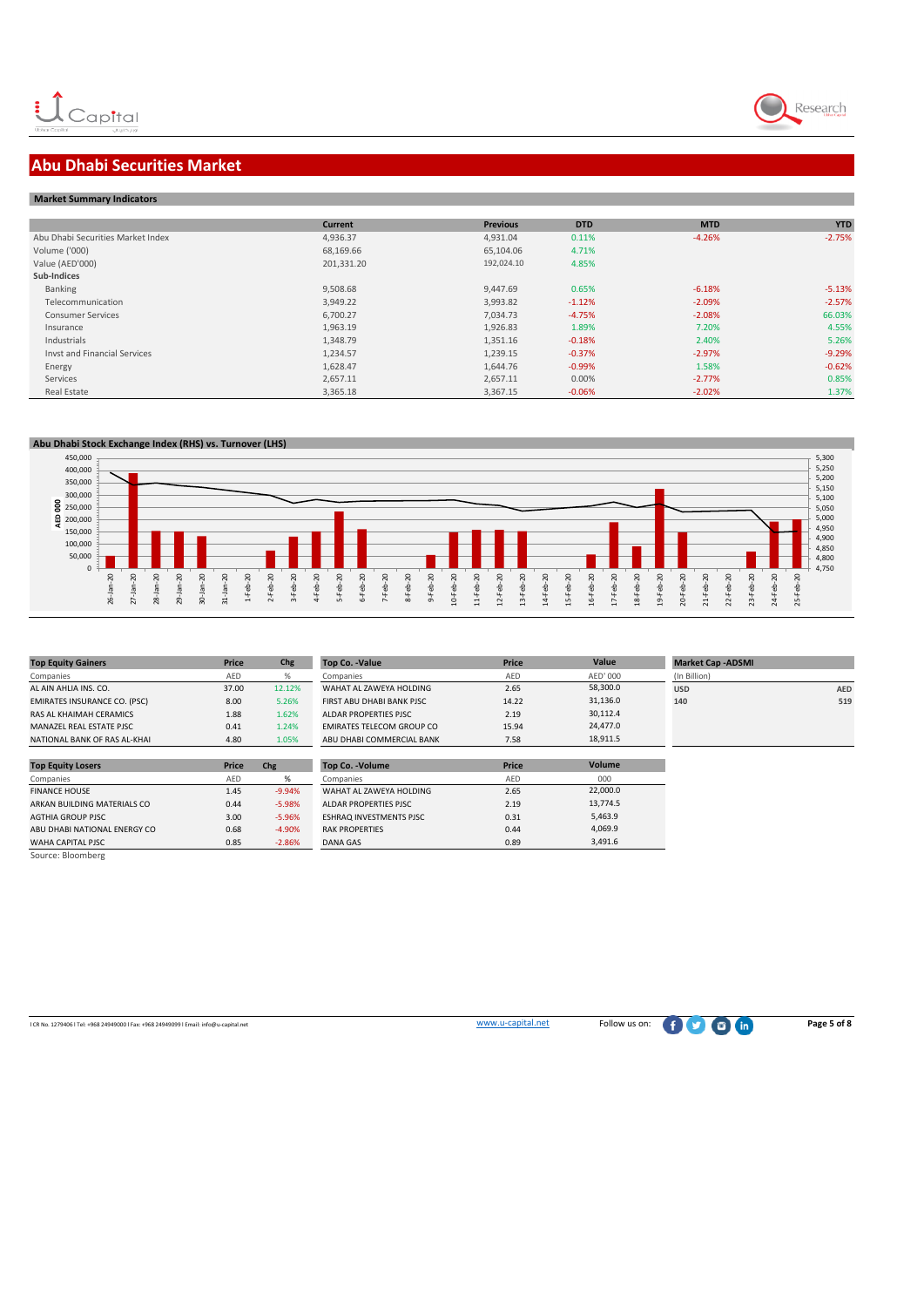

### **Kuwait Stock Exchange <b>Closed Closed**

# **Market Summary Indicators**

| <b>IVIAINEL SUITIITIAI VIITUICALUIS</b> |                |                 |            |            |            |
|-----------------------------------------|----------------|-----------------|------------|------------|------------|
|                                         |                |                 |            |            |            |
|                                         | <b>Current</b> | <b>Previous</b> | <b>DTD</b> | <b>MTD</b> | <b>YTD</b> |
| Kuwait All Share Index                  | 6,072.05       | 6,171.07        | $-1.60%$   | $-4.00%$   | $-3.35%$   |
| Volume ('000)                           | 214,810.00     | 113,931.20      | 88.54%     |            |            |
| Value (KWD'000)                         | 45,424.93      | 18,653.01       | 143.53%    |            |            |
| Sub-Indices                             |                |                 |            |            |            |
| Industrials                             | 897.35         | 912.03          | $-1.61%$   | $-3.50%$   | $-3.25%$   |
| Banks                                   | 1,438.60       | 1,459.71        | $-1.45%$   | $-4.36%$   | $-2.97%$   |
| Consumer Goods                          | 611.47         | 623.49          | $-1.93%$   | $-2.62%$   | $-4.03%$   |
| Consumer Service                        | 1,005.22       | 1,009.20        | $-0.39%$   | $-3.95%$   | $-6.25%$   |
| Real Estate                             | 1,033.93       | 1,055.32        | $-2.03%$   | $-3.64%$   | $-2.34%$   |
| <b>Financial Services</b>               | 1,044.57       | 1,065.94        | $-2.00%$   | $-4.24%$   | $-3.41%$   |
| Telecom                                 | 1,048.11       | 1,077.92        | $-2.77%$   | $-2.48%$   | $-6.14%$   |
| Health Care                             | 851.29         | 851.29          | 0.00%      | $-1.75%$   | $-3.76%$   |
| Insurance                               | 977.65         | 986.97          | $-0.94%$   | 0.89%      | 2.49%      |
| <b>Basic Materials</b>                  | 839.30         | 843.53          | $-0.50%$   | $-7.90%$   | $-7.58%$   |
| Oil and Gas                             | 1,306.85       | 1,312.83        | $-0.46%$   | 1.05%      | 5.54%      |
| Utilities                               | 1,000.00       | 1,000.00        | 0.00%      | 0.00%      | 0.00%      |
| Technology                              | 451.78         | 501.25          | $-9.87%$   | $-9.47%$   | $-12.29%$  |
|                                         |                |                 |            |            |            |

#### **Kuwait Stock Exchange (RHS) vs. Turnover (LHS)**



| <b>Top Equity Gainers</b> | Price      | Chg   | Top Co. -Value | Price      | Value    | <b>Market Cap - KWSEAS</b> |            |
|---------------------------|------------|-------|----------------|------------|----------|----------------------------|------------|
| Companies                 | <b>KWd</b> |       | Companies      | <b>KWd</b> | KWd '000 | (In Billion)               |            |
| 0.00                      | 0.00       | 0.00% | 0.00           | 0.00       | 0.0      | <b>USD</b>                 | <b>KWD</b> |
| 0.00%                     | 0.00       | 0.00% | 0.00           | 0.00       | 0.0      | 114.52                     | 34.60      |
| 0.00%                     | 0.00       | 0.00% | 0.00           | 0.00       | 0.0      |                            |            |
| 0.00%                     | 0.00       | 0.00% | 0.00           | 0.00       | 0.0      |                            |            |
| $\Omega$                  | 0.00       | 0.00% | 0.00           | 0.00       | 0.0      |                            |            |
|                           |            |       |                |            |          |                            |            |

| <b>Top Equity Losers</b> | Price      | Chg   | Top Co. - Volume | <b>Price</b> | Volume |
|--------------------------|------------|-------|------------------|--------------|--------|
| Companies                | <b>KWd</b> |       | Companies        | <b>KWd</b>   | 000    |
| 0.00%                    | 0.00       | 0.00% | 0.00             | 0.00         | 0.0    |
| 0.00%                    | 0.00       | 0.00% | 0.00             | 0.00         | 0.0    |
| 0.00%                    | 0.00       | 0.00% | 0.00             | 0.00         | 0.0    |
| 0.00%                    | 0.00       | 0.00% | 0.00             | 0.00         | 0.0    |
| $\Omega$                 | 0.00       | 0.00% | 0.00             | 0.00         | 0.0    |

Source: Bloomberg

l CR No. 1279406 l Tel: +968 24949000 l Fax: +968 24949099 l Email: info@u-capital.net www.u-capital.net Follow us on: **Page 6 of 8**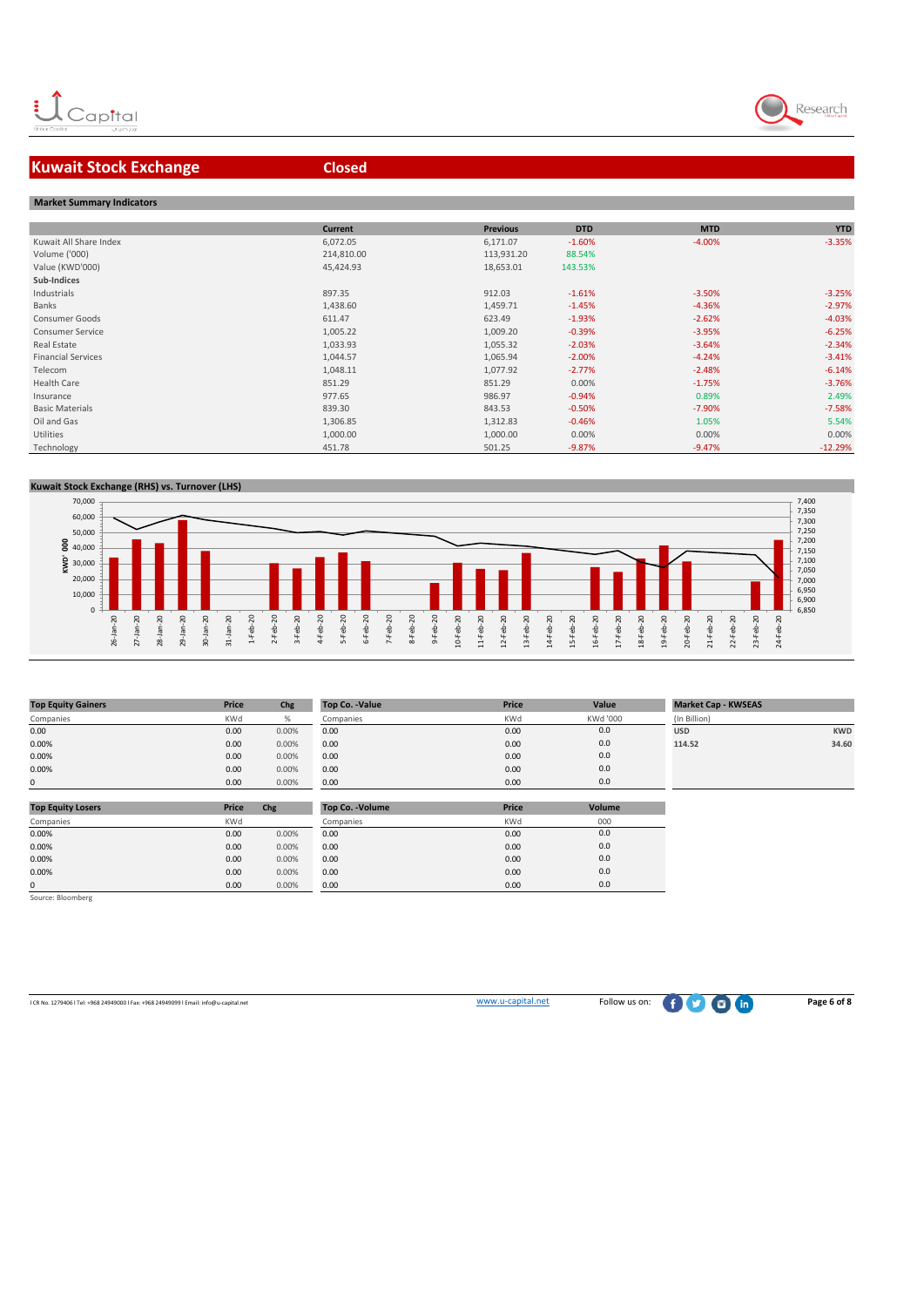### **Qatar Stock Exchange**

#### **Market Summary Indicators**

|                                | <b>Current</b> | <b>Previous</b> | <b>DTD</b> | <b>MTD</b> | <b>YTD</b> |
|--------------------------------|----------------|-----------------|------------|------------|------------|
| Qatar Stock Exchange Index     | 9,703.88       | 9,770.04        | $-0.68%$   | $-7.07%$   | $-6.92%$   |
| Volume ('000)                  | 102,692.70     | 70,485.26       | 45.69%     |            |            |
| Value (QAR'000)                | 317,519.80     | 210,053.00      | 51.16%     |            |            |
| Sub-Indices                    |                |                 |            |            |            |
| QE Total Return Index          | 18,029.20      | 18,064.58       | $-0.20%$   | $-6.17%$   | $-6.02%$   |
| Al Rayan Islamic               | 3,573.21       | 3,597.42        | $-0.67%$   | $-8.80%$   | $-9.56%$   |
| All Share Index                | 2,922.32       | 2,929.19        | $-0.23%$   | $-5.74%$   | $-5.71%$   |
| All Share Banks&Finac          | 4,186.74       | 4,173.61        | 0.31%      | $-2.66%$   | $-0.80%$   |
| All Share Industrials          | 2,475.28       | 2,512.19        | $-1.47%$   | $-11.62%$  | $-15.58%$  |
| All Share Transprt In          | 2,375.95       | 2,356.68        | 0.82%      | $-6.23%$   | $-7.03%$   |
| All Share Real Estate          | 1,357.12       | 1,388.76        | $-2.28%$   | $-13.65%$  | $-13.29%$  |
| All Share Insurance            | 2,598.86       | 2,614.60        | $-0.60%$   | $-5.60%$   | $-4.96%$   |
| All Share Telecoms In          | 837.92         | 850.23          | $-1.45%$   | $-6.17%$   | $-6.38%$   |
| All Share Consumer Goods & Srv | 7,657.44       | 7,690.43        | $-0.43%$   | $-9.42%$   | $-11.44%$  |



| <b>Top Equity Gainers</b>          | Price | Chg      | <b>Top Co. -Value</b>        | Price | Value    | <b>Market Cap - DSM Index</b> |     |
|------------------------------------|-------|----------|------------------------------|-------|----------|-------------------------------|-----|
| Companies                          | QAR   | %        | Companies                    | QAR   | QAR' 000 | (In Billion)                  |     |
| <b>GULF WAREHOUSING COMPANY</b>    | 4.50  | 3.42%    | <b>QATAR NATIONAL BANK</b>   | 19.31 | 58,577.4 | <b>USD</b>                    | QAR |
| <b>QATAR NAVIGATION</b>            | 5.90  | 1.32%    | <b>QATAR ISLAMIC BANK</b>    | 16.09 | 36,563.6 | 136                           | 494 |
| DOHA BANK OPSC                     | 2.32  | 1.31%    | <b>QATAR FUEL QSC</b>        | 19.74 | 24,905.8 |                               |     |
| <b>COMMERCIAL BANK PSQC</b>        | 4.64  | 0.87%    | OOREDOO QPSC                 | 6.53  | 24,428.6 |                               |     |
| WIDAM FOOD CO                      | 6.25  | 0.81%    | MASRAF AL RAYAN              | 4.10  | 24,056.5 |                               |     |
|                                    |       |          |                              |       |          |                               |     |
| <b>Top Equity Losers</b>           | Price | Chg      | Top Co. - Volume             | Price | Value    |                               |     |
|                                    | QAR   | %        |                              | QAR   | '000'    |                               |     |
| <b>VODAFONE QATAR</b>              | 1.09  | $-6.28%$ | <b>EZDAN HOLDING GROUP</b>   | 0.55  | 24,968.6 |                               |     |
| SALAM INTERNATIONAL INVESTME       | 0.41  | $-5.53%$ | QATAR ALUMINUM MANUFACTURING | 0.63  | 7,269.7  |                               |     |
| MAZAYA QATAR REAL ESTATE DEV       | 0.66  | $-4.21%$ | UNITED DEVELOPMENT CO        | 1.22  | 5,923.4  |                               |     |
| <b>DLALA HOLDING</b>               | 0.53  | $-3.27%$ | MASRAF AL RAYAN              | 4.10  | 5,918.3  |                               |     |
| <b>GULF INTERNATIONAL SERVICES</b> | 1.32  | $-3.16%$ | <b>VODAFONE QATAR</b>        | 1.09  | 5,019.6  |                               |     |
| Source: Bloomberg                  |       |          |                              |       |          |                               |     |

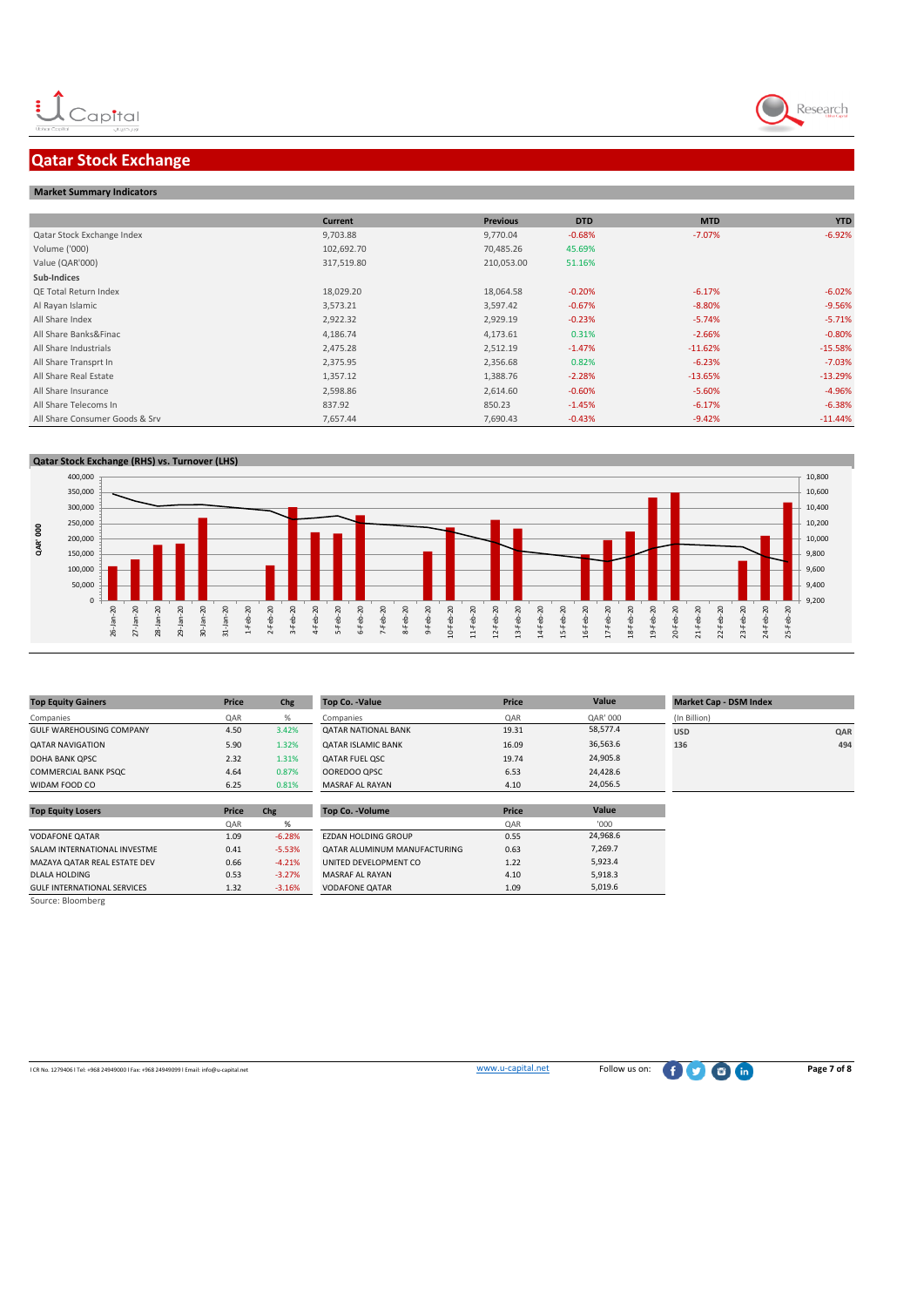



### **Bahrain Bourse**

|  | <b>Market Summary Indicators</b> |
|--|----------------------------------|

|                   | <b>Current</b> | <b>Previous</b> | <b>DTD</b> | <b>MTD</b> | <b>YTD</b> |
|-------------------|----------------|-----------------|------------|------------|------------|
| Bahrain Bourse    | 1,660.44       | 1,660.36        | 0.01%      | 0.17%      | 3.12%      |
| Volume ('000)     | 5,745          | 5,845           | $-1.71%$   |            |            |
| Value (BHD'000)   | 1,113.83       | 1,545.11        | $-27.91%$  |            |            |
| Sub-Indices       |                |                 |            |            |            |
| Banks             | 4,121.67       | 4,113.32        | 0.20%      | 0.25%      | 4.41%      |
| Hotel and Tourism | 2,160.69       | 2,180.87        | $-0.93%$   | $-7.82%$   | $-7.51%$   |
| Industiral        | 711.68         | 711.68          | 0.00%      | $-1.95%$   | 5.58%      |
| Insurance         | 1,533.03       | 1,537.48        | $-0.29%$   | 3.31%      | 5.13%      |
| Investment        | 702.87         | 705.52          | $-0.38%$   | $-0.11%$   | $-0.11%$   |
| Services          | 1,477.73       | 1,479.64        | $-0.13%$   | 1.84%      | 2.65%      |

#### **Bahrain Bourse (RHS) vs. Turnover (LHS)**



| <b>Top Equity Gainers</b>    | Price      | Chg   | Top Co. -Value                 | <b>Price</b> | Value    | <b>Market Cap - BHSEAS</b> |
|------------------------------|------------|-------|--------------------------------|--------------|----------|----------------------------|
| Companies                    | <b>BHD</b> | %     | Companies                      | <b>BHD</b>   | BHD' 000 | (In Billion)               |
| <b>AL-SALAM BANK</b>         | 0.10       | 1.00% | <b>GFH FINANCIAL GROUP BSC</b> | 0.23         | 444.2    | <b>USD</b>                 |
| <b>ZAIN BAHRAIN BSCC</b>     | 0.11       | 0.89% | <b>BAHRAIN TELECOM CO</b>      | 0.40         | 158.3    | 26                         |
| ARAB INSURANCE GROUP(BSC)-\$ | 0.31       | 0.65% | ALBARAKA BANKING GROUP         | 0.29         | 87.6     |                            |
| AHLI UNITED BANK B.S.C       | 1.07       | 0.47% | ALUMINIUM BAHRAIN BSC          | 0.44         | 50.6     |                            |
|                              |            |       | ARAR INSURANCE GROUP(BSC)-S    | 0.31         | 40.8     |                            |

|                              |            |       |                                |            |                 | _______      |            |
|------------------------------|------------|-------|--------------------------------|------------|-----------------|--------------|------------|
| Companies                    | <b>BHD</b> |       | Companies                      | <b>BHD</b> | <b>BHD' 000</b> | (In Billion) |            |
| AL-SALAM BANK                | 0.10       | 1.00% | <b>GFH FINANCIAL GROUP BSC</b> | 0.23       | 444.2           | <b>USD</b>   | <b>BHD</b> |
| ZAIN BAHRAIN BSCC            | 0.11       | 0.89% | BAHRAIN TELECOM CO             | 0.40       | 158.3           | 26           | 10         |
| ARAB INSURANCE GROUP(BSC)-\$ | 0.31       | 0.65% | ALBARAKA BANKING GROUP         | 0.29       | 87.6            |              |            |
| AHLI UNITED BANK B.S.C       | 1.07       | 0.47% | ALUMINIUM BAHRAIN BSC          | 0.44       | 50.6            |              |            |
|                              |            |       | ARAB INSURANCE GROUP(BSC)-S    | 0.31       | 40.8            |              |            |
|                              |            |       |                                |            |                 |              |            |

| <b>Top Equity Losers</b> | Price      | Chg      | <b>Top Co. - Volume</b>        | Price      | Volume  |
|--------------------------|------------|----------|--------------------------------|------------|---------|
| Companies                | <b>BHD</b> | %        | Companies                      | <b>BHD</b> | '000    |
| KHALEEJI COMMERCIAL BANK | 0.05       | $-9.09%$ | <b>GFH FINANCIAL GROUP BSC</b> | 0.23       | 1,930.0 |
| ALBARAKA BANKING GROUP   | 0.29       | $-5.81%$ | BAHRAIN TELECOM CO             | 0.40       | 396.5   |
| BAHRAIN NATIONAL HOLDING | 0.34       | $-1.47%$ | ALBARAKA BANKING GROUP         | 0.29       | 295.5   |
| GULF HOTEL GROUP B.S.C   | 0.42       | $-1.19%$ | <b>AL-SALAM BANK</b>           | 0.10       | 211.9   |
| BAHRAIN TELECOM CO       | 0.40       | $-0.25%$ | ARAB INSURANCE GROUP(BSC)-\$   | 0.31       | 132.2   |

GULF HOTEL GROUP B.S.C  $0.42$  -1.19% <br>BAHRAIN TELECOM CO  $0.40$  -0.25% BAHRAIN TELECOM CO Source: Bloomberg

l CR No. 1279406 l Tel: +968 24949000 l Fax: +968 24949099 l Email: info@u-capital.net www.u-capital.net Follow us on: **Page 8 of 8**